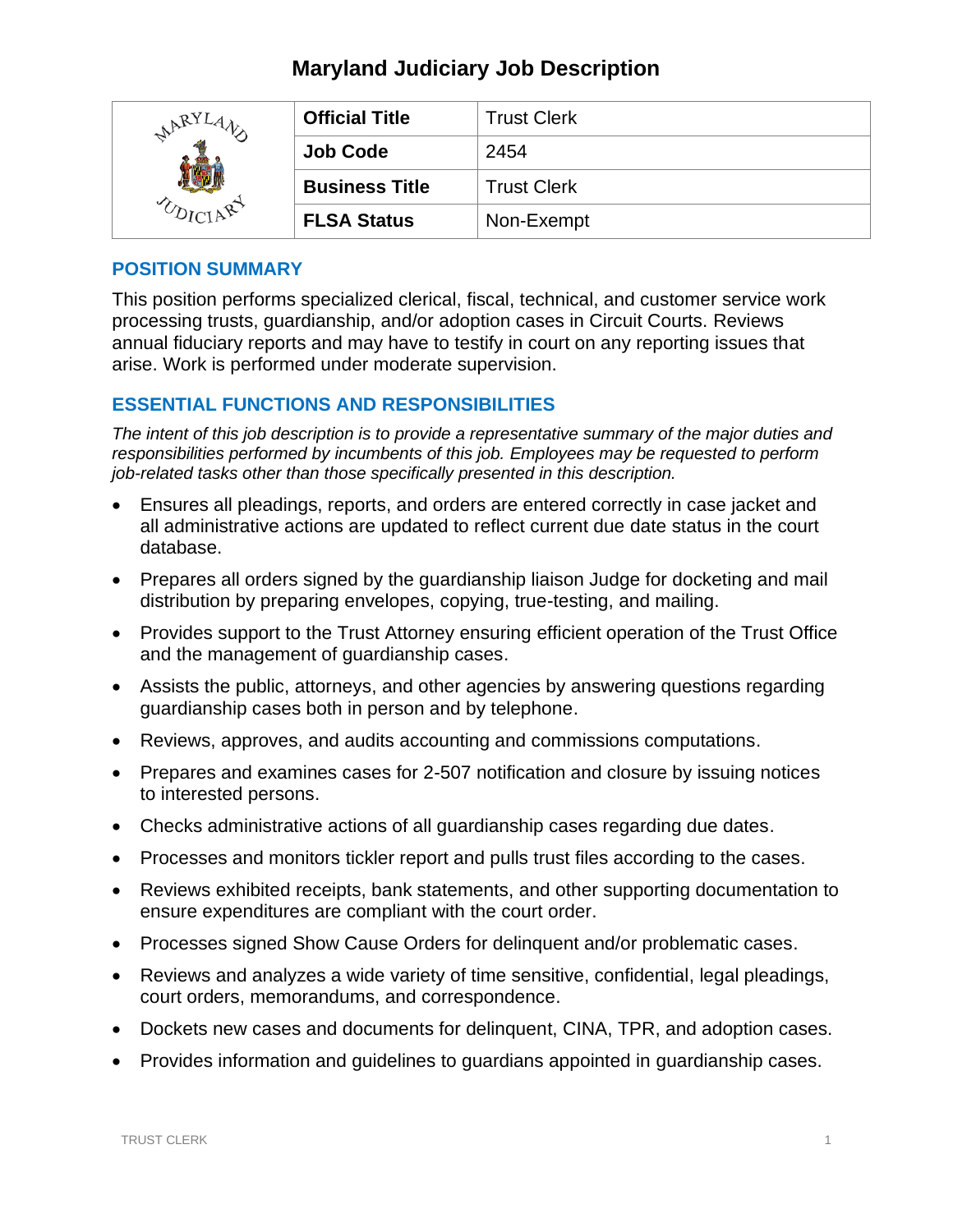# **Maryland Judiciary Job Description**

## **MINIMUM QUALIFICATIONS**

#### **Education and Experience**

- High school diploma (or GED equivalent).
- Two (2) years of clerical, fiscal, or accounting work experience.

#### **Note**

- A Bachelor's Degree may substitute two (2) years of required work experience.
- A Paralegal/Associates Degree or 60 college credits may substitute two (2) years of required work experience.
- A Paralegal Certificate may substitute one (1) year of required work experience.

## **KNOWLEDGE, SKILLS, AND ABILITIES**

#### **Knowledge of:**

- Court forms, practices, procedures, protocols, systems, and equipment required to support the specialized work of the assigned unit(s).
- General office practices, procedures, and equipment.
- Personal Computers and software to include, but not limited to, Microsoft Office Suite.
- Judicial policies, procedures, and forms.

### **Skill in:**

- Organization and time management.
- Accuracy and attention to detail.
- Basic English and arithmetic to include, but not limited to, spelling, punctuation, addition, subtraction, multiplication, and division.
- Analyzing information, problems, situations, practices, and procedures.
- Verbal and written communication.
- Reading, comprehension, proofreading, and editing.
- Customer service and handling problems tactfully and patiently.
- Usage of standard office equipment, computer equipment, and computer applications.

#### **Ability to:**

- Prioritize and handle multiple projects simultaneously.
- Exercise independent judgment in interpreting and applying appropriate policy, procedure, rule, law, and/or regulation to a situation.
- Follow procedures, verbal and written instructions, and protocols for any given assignment.